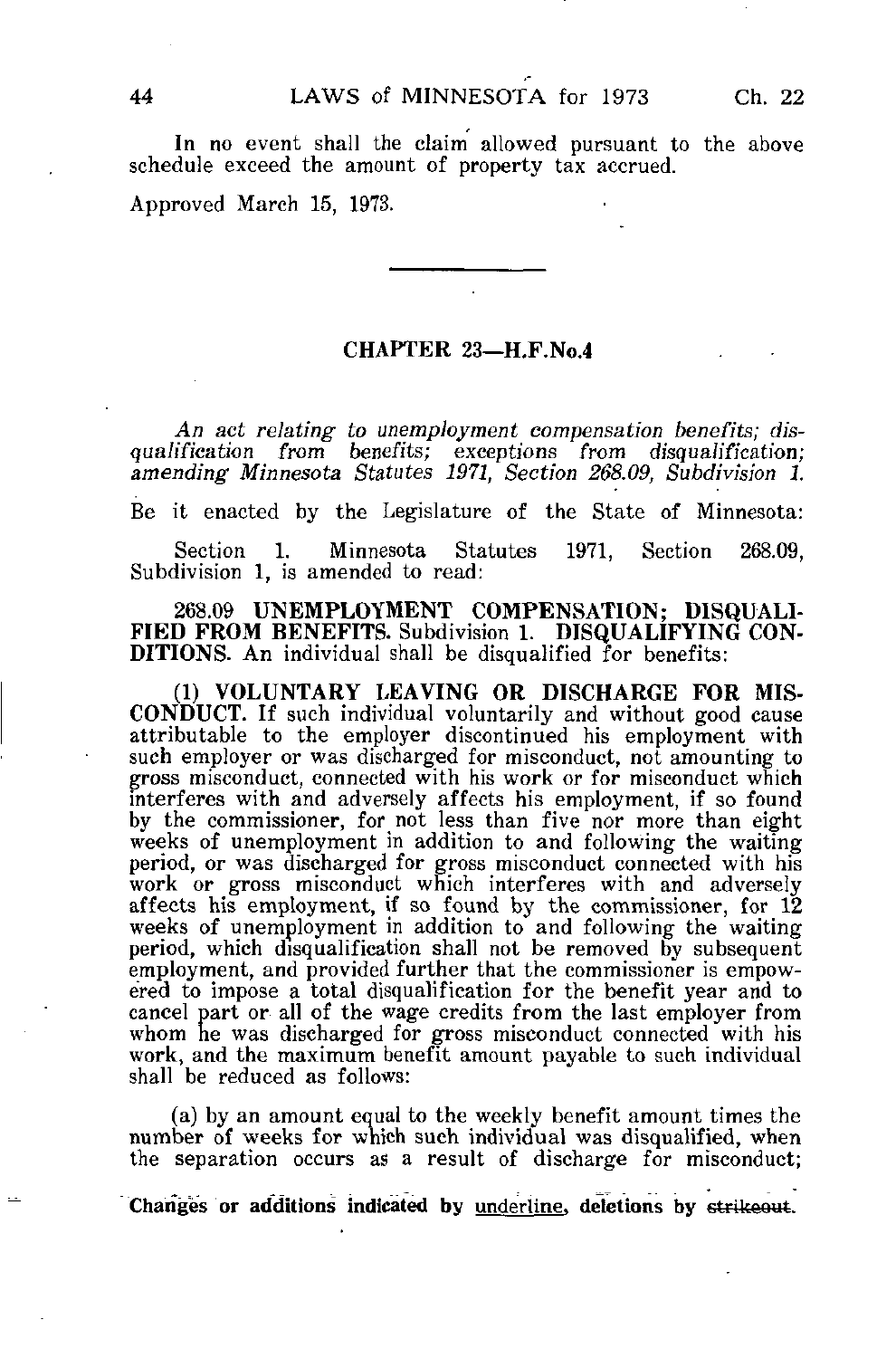(b) by an amount equal to two times the weekly benefit amount, when the separation occurs because of a voluntary separation as described in this clause;

(c) by an amount equal to 12 times his weekly benefit amount, when the separation occurs as a result of a discharge for gross misconduct.

For the purpose of this clause "gross misconduct" shall be defined as misconduct involving assault and battery, or an immoral act, or the malicious destruction of property or the theft of money or property of a value of \$50, or more.

This provision shall not apply to any individual who left his employment to accept work offering substantially better conditions of work or substantially higher wages or both, or whose separation from such employment was due to serious illness of such individual.

(2) SEPARATION TO ASSUME FAMILY OBLIGATIONS. If such individual is separated from his employment because of •pregnancy or voluntarily discontinues his employment for the purpose of visiting or living with his spouse, or assuming household duties; provided that such disqualification shall be removed by subsequent employment in insured work for a period of not less than six weeks.

(3) LIMITED OR NO CHARGE OF BENEFITS. Benefits paid subsequent to an individual's separation under any of the foregoing clauses or because of his failure, without good cause, to accept an offer of suitable re-employment, shall not be used as a factor in determining the future contribution rate of the employer from whose employment such individual separated or whose offer of re-employment he refused; provided that this clause shall not apply to an individual involuntarily separated from employment because of pregnancy.

(4) FAILURE TO APPLY FOR OR ACCEPT SUITABLE WORK. If the commissioner finds that he has failed, without good cause, either to apply for available, suitable work when so directed by the employment office, or the commissioner or to accept suitable work when offered him, or to return to his customary self-employment (if any) when so directed by the commissioner, or to actively seek employment. Such disqualification shall continue for the week in which such refusal ,or failure occurred and for a period of seven weeks of unemployment immediately following such refusal or failure.

(a) In determining whether or not any work is suitable for an individual, the commissioner shall consider the degree of risk involved to his health, safety, and morals, his physical fitness and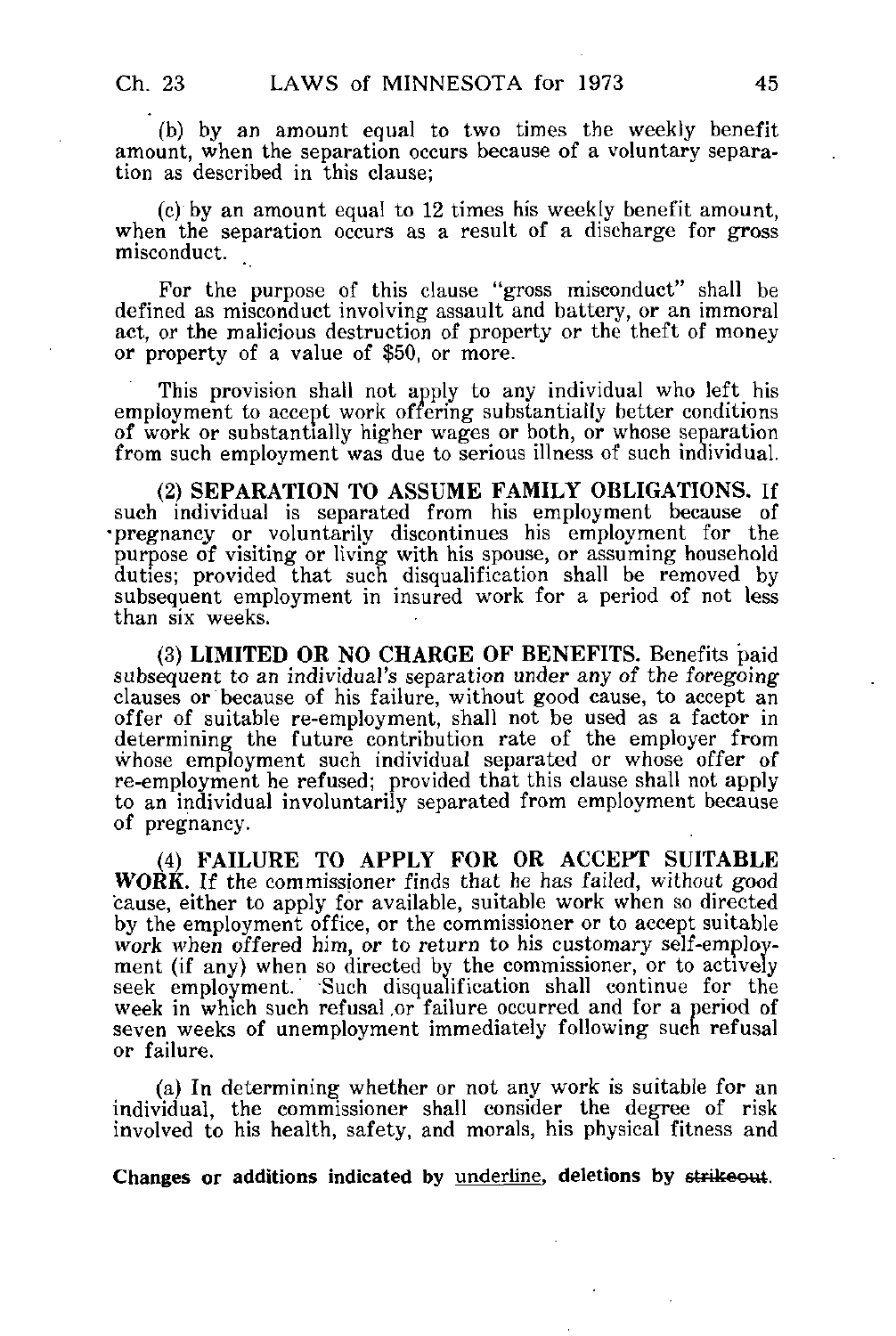prior training, his experience, his length of unemployment and prospects of securing local work in his customary occupation, and the distance of the available work from his residence.

(b) Notwithstanding any other provisions of sections 268.03 to 268.24, no work shall be deemed suitable, and benefits shall not be denied thereunder to any otherwise eligible individual for refusing to accept new work under any of the following conditions:

(1) if the position offered is vacant due directly to a strike, lockout, or other labor dispute;

(2) if the wages, hours, or other conditions of the work offered are substantially less favorable to the individual than those prevailing for similar work in the locality;

(3) if as a condition of being employed the individual would be required to join a union or to resign from or refrain from joining any bona fide labor organization;

(4) if after December 31, 1971, such individual is in training with the approval of the commissioner.

(5) LABOR DISPUTE. If such individual has left or partially or totally lost his employment with an employer because of a strike or other labor dispute. Such disqualification shall prevail for each week during which such strike or other labor dispute is in progress at the establishment in which he is or was employed, except that this- such disqualification shall not act to deny any individual the right to benefits based on employment subsequent to his separation because of a strike or other labor dispute if such individual has in writing notified the employer involved in such strike or other labor dispute of his resignation and acceptance of his resignation and acceptanco-of other-bona fido employment and provided -further that such resignation is accepted by all parties to the strike or other labor dispute BO that such individual is no longer considered an employee of such employer be for one week following commencement of the strike or other labor dispute for any employee who is not participating in or directly interested in the labor dispute which caused such individual to leave or partially or totally lose such employment. Failure or refusal of an individual to accept and perform available and customary work in the establishment constitutes participation. For the purpose of this section the term "labor dispute" shall have the same definition as provided in the Minnesota labor relations act. Nothing in this subdivision shall be deemed to deny benefits to any employee:

(a) who becomes unemployed because of a lockout, or

(b)  $by$ -dismissal who is dismissed during the period of negotiation in any labor dispute and prior to the commencement of a strike. or